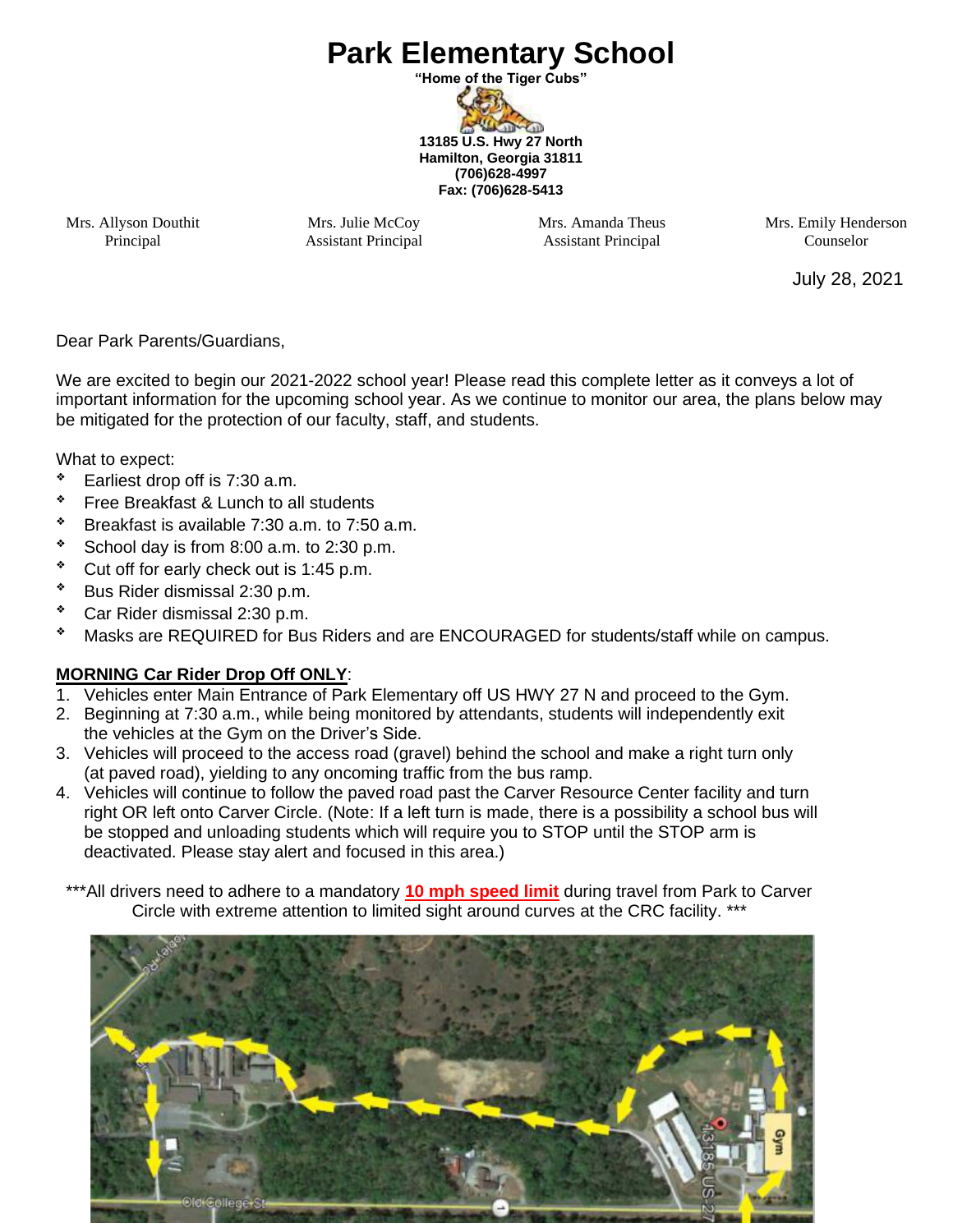# **Park Elementary School**

**"Home of the Tiger Cubs"**

**WEB-GB 13185 U.S. Hwy 27 North Hamilton, Georgia 31811 (706)628-4997 Fax: (706)628-5413**

Mrs. Allyson Douthit Principal

Mrs. Julie McCoy Assistant Principal Mrs. Amanda Theus Assistant Principal

Mrs. Emily Henderson Counselor

#### **AFTERNOON Car Rider Pick Up:**

Procedure remains the same as last year with vehicles entering from US HWY 27, looping around the back parking lot and driving up to the cones located adjacent to the cafeteria.

Car Rider tags will be issued at Sneak-a-Peek. If you cannot attend Sneak-a-Peek and have not received a communication from your child's teacher, call the office to report your child's transportation arrangements.

#### **Accompaniment:**

All students will enter the school building independently under the supervision of multiple hallway monitors. In adherence to the district's policy, during the first five days of school, **ONLY Pre-K students** have the option of accompaniment by one parent. Please see the email sent on July 26, 2021, by Assistant Superintendent Shelia Baker regarding these Pre-K guidelines.

#### **Check In/Check Out Procedures**

While the goal is to have children at school for instruction during all instruction time, the following are the procedures when students need to arrive late or leave early:

#### **Check In Procedure:**

- Parents will park and walk to the front door of the school, buzz the office and tell them your child's name and reason for being tardy.
- ❖ While the parent waits at the door, a staff member will let the student in and screen the student's temperature.
- ❖ If the student is cleared for class, the staff member will check them in on the computer and give them a ticket to take to class.
- ❖ If the student has a fever, they will be returned to the parent waiting outside to follow protocols until they are cleared to return to school.

#### **Check Out Procedure:**

- ❖ The latest time for early check outs is 1:45 p.m.
- ❖ Parents will park and walk to the front door of the school, buzz the office and state their name, student's name and reason for check out.
- ❖ A staff member will pull up the student in Infinite Campus, confirm who has permission to check out the student, and walk to the door and look through the door to view the person's ID to verify identity of person picking up the student.
- ❖ Staff member will call student for check out and watch them meet the correct person right outside the front doors.

### **After School Enrichment Program (ASEP)**

- Registration: Parents can register for the program online at myschoolbucks.com. The registration fee must be paid before students can begin to attend.
- ASEP is from 2:30 p.m. 6:00 p.m. Late fees accrue after 6:00 p.m.